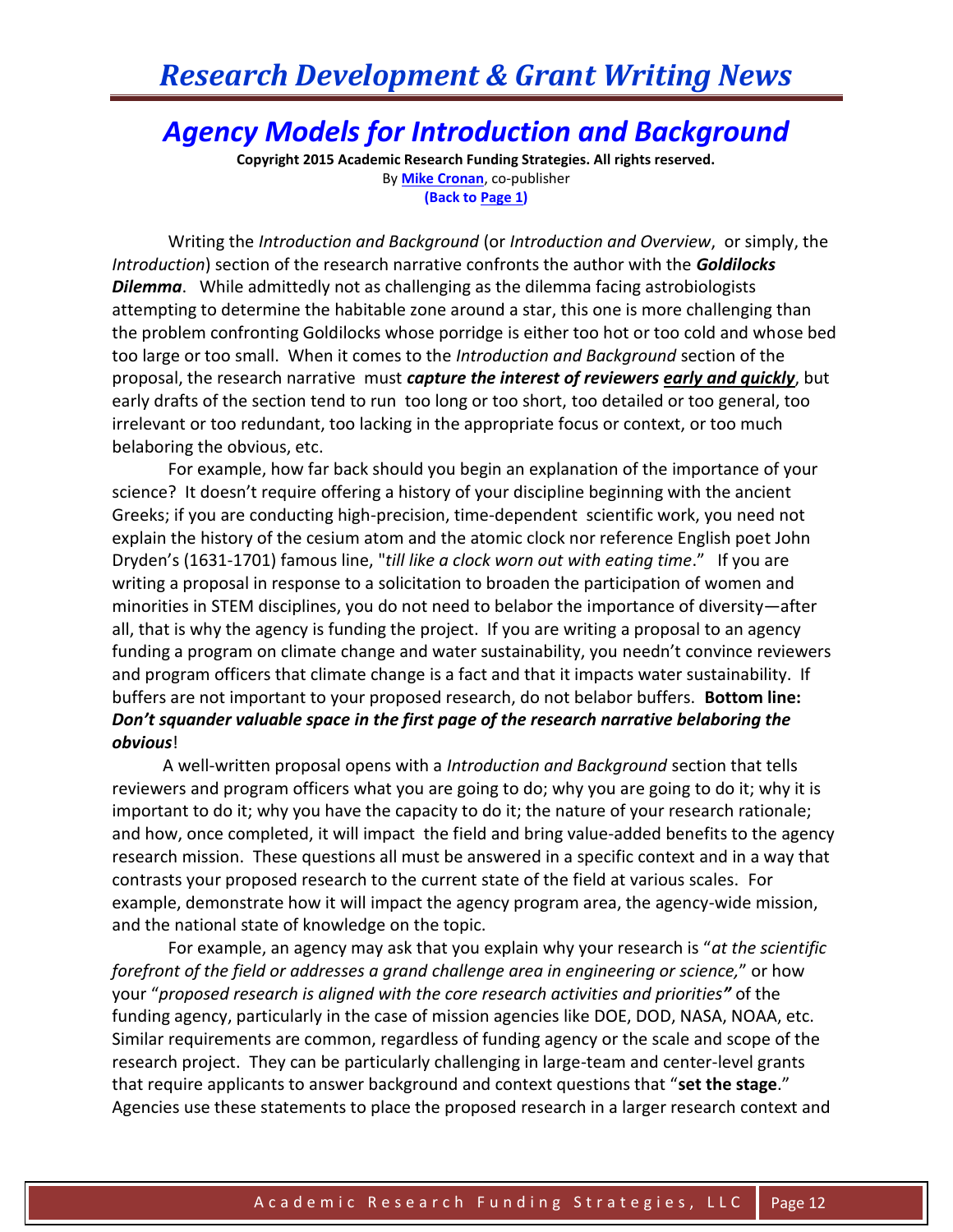thereby help reviewers and program officers to better understand how the research fits in a disciplinary field(s) and its value and impact in advancing the field(s), or an agency's mission objectives.

 Given the above, it is often helpful in grant writing to look for models, e.g., funded proposals or other materials, that can help you write a stronger proposal. Reviewing the *Introduction and Background* section (or the generic equivalent) of funded proposals will be helpful in this regard. One other place to look for models is to the funding agencies themselves. In many cases, funding agencies write the equivalent of an Introduction and Background section in a funding solicitation (or BAA or Notice of Intent to Issue) to set the stage for the research vision, goals, and objectives of the agency that motivates the funding of the research, something similar to the task confronting the author writing the initial section of a research narrative.

In reviewing these agency models, you will find that they include a brief and concise description of the research to be funded, some background on the research area, a discussion of the current state of the field, the importance of the research to the agency mission, the role the research will play in impacting the field, etc. Basically, in many solicitations, the agency gives potential proposers a nice overview of the research context to which they must map in order to succeed at the agency. Moreover, this research overview often provides an excellent model for a better sense of what constitutes a well-written introductory section of a research narrative at the particular agency.

For example, in the recent DOE solicitation for **[Next Generation Electric Machines:](http://feedproxy.google.com/~r/EereFinancialOpportunities/~3/OtPhDk4Ye1E/solicitations_detail.html)  [Megawatt Class Motors](http://feedproxy.google.com/~r/EereFinancialOpportunities/~3/OtPhDk4Ye1E/solicitations_detail.html)**, the introductory section of the funding solicitation answers key questions about the research area, significance, background, context, impact on the field, etc. important for an applicant to understand—*the very points the proposer will want to make when responding to the solicitation*: "*Manufacturing* **[defines the research]** *is the use of energy, equipment, information, services, and capital to convert raw materials, components, and parts into goods that meet market expectations. As an economic sector, manufacturing generates 12% of U.S. Gross Domestic Product (GDP) and employs 12 million Americans* **[importance of research]***. The DOE Office of Energy Efficiency and Renewable Energy's Advanced Manufacturing Office (AMO) makes research, development, and demonstration (RD&D) investments in advanced manufacturing process and materials technologies* **[research context]***. These technologies are foundational, pervasive, and promise crosscutting industrial applications and impact in reducing industry's energy footprint and greenhouse gas (GHG) emissions, as well as supporting the global competitiveness of clean energy products* **[significance, value, impact of research]***. By targeting the development of energy-related advanced manufacturing technology, AMO's work can create completely new supply chains and stimulate significant economic growth and job creation* **[value of research]***.*

*"AMO's Next Generation Electric Machines (NGEM) program is an RD&D effort leveraging recent technology advancements in power electronics and electric motors to develop a new generation of energy efficient, high power density, high speed, integrated MV drive systems for a wide variety of critical energy applications. Improvements to these systems can be realized through the application of key enabling technologies, such as wide bandgap devices, advanced magnetic materials, improved insulation materials, aggressive cooling techniques, high speed bearing designs, and improved conductors or superconducting materials.*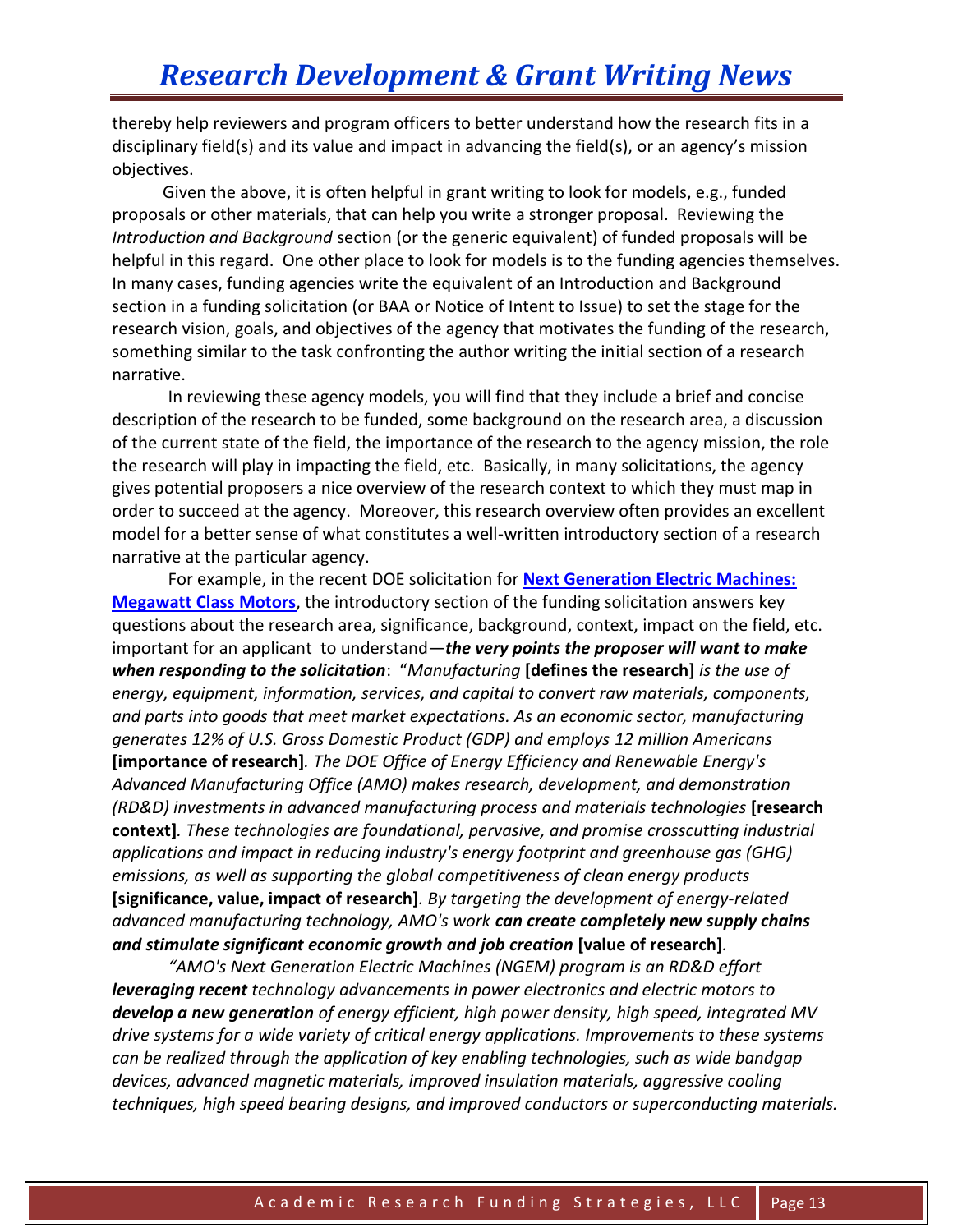*Through this development program, NGEM will facilitate a step-change that enables more efficient use of electricity, as well as reduced drive system size and weight, developing lasting capabilities for motor material development, design, and analysis that are cost-shared with industry stakeholders.*

*This specific Funding Opportunity Announcement (FOA) is focused on developing MV integrated drive systems that leverage the benefits of state of the art power electronics (i.e., wide band gap devices) with energy efficient, high speed, direct drive, megawatt (MW) class electric motors for efficiency and power density improvements in three primary areas:*

- *1. Chemical and petroleum refining industries*
- 2. *Natural gas infrastructure.*"

*Bottom line: the above offers a useful model for writing an introductory section. While it is solicitation specific, it is also sufficiently generic to provide an excellent instructional tool in how to craft the introduction section of the research narrative.*

A final and abbreviated example comes from the recent NSF **[Dear Colleague Letter -](http://www.nsf.gov/pubs/2015/nsf15065/nsf15065.jsp?WT.mc_id=USNSF_25&WT.mc_ev=click) [EAGERs for Cellular Biomanufacturing](http://www.nsf.gov/pubs/2015/nsf15065/nsf15065.jsp?WT.mc_id=USNSF_25&WT.mc_ev=click)**, which states: "*Advanced biomanufacturing is a field that builds upon groundbreaking discoveries in engineering and biology to produce the next generation of therapeutics, diagnostics, and manufacturing processes for biochemicals. These include, but are not limited to, cell-based therapies, microdevices with cells organized to provide appropriate biological complexity, also referred to as organs-on-a-chip, as well as design methods of cellular catalysts. Advanced biomanufacturing capitalizes on recent discoveries in bioreactor technology, 3D additive manufacturing, micro and nanofabrication, novel biomaterials, stem cell technologies, cell reprogramming and transdifferentiation processes, systems and synthetic biology, genome editing, and mathematical modeling at the molecular, cellular, cell population, and tissue levels, to spur research and development, education, and industry growth and innovation.*

*"Cellular biomanufacturing is a critical component of advanced biomanufacturing. Cellbased therapies and diagnostics have the potential to revolutionize human healthcare in different contexts, including personalized medicine. Additionally, cells are used for the biomanufacturing of protein therapeutics. Processes with cells as products present major engineering challenges, and indeed new therapies and cell-based products may depend critically on robust and reliable manufacturing approaches at the cellular level.*

"This Dear Colleague Letter (DCL) is aimed at identifying opportunities to **leverage and** *synthesize conceptual, scientific and technological innovation across disciplines in order to promote developments in cellular biomanufacturing towards accelerating solutions to critical challenges in the field. Although some of the challenges are specific to particular types of cells, such as autologous cells, others are more generic and encompassing, applicable to both autologous and allogeneic cells. Projects are not limited to particular cell type(s); however, the project description should indicate the range of cell types for which the scientific questions or technological developments addressed in the proposal are relevant. Topics may include, but are not limited to…"*

The above examples demonstrate how "*setting of the stage*" can be done in an "*Introduction and Background*" or "*Introduction and Overview*" section of the Research Project Description, although different authors and agencies may denote the section in different ways,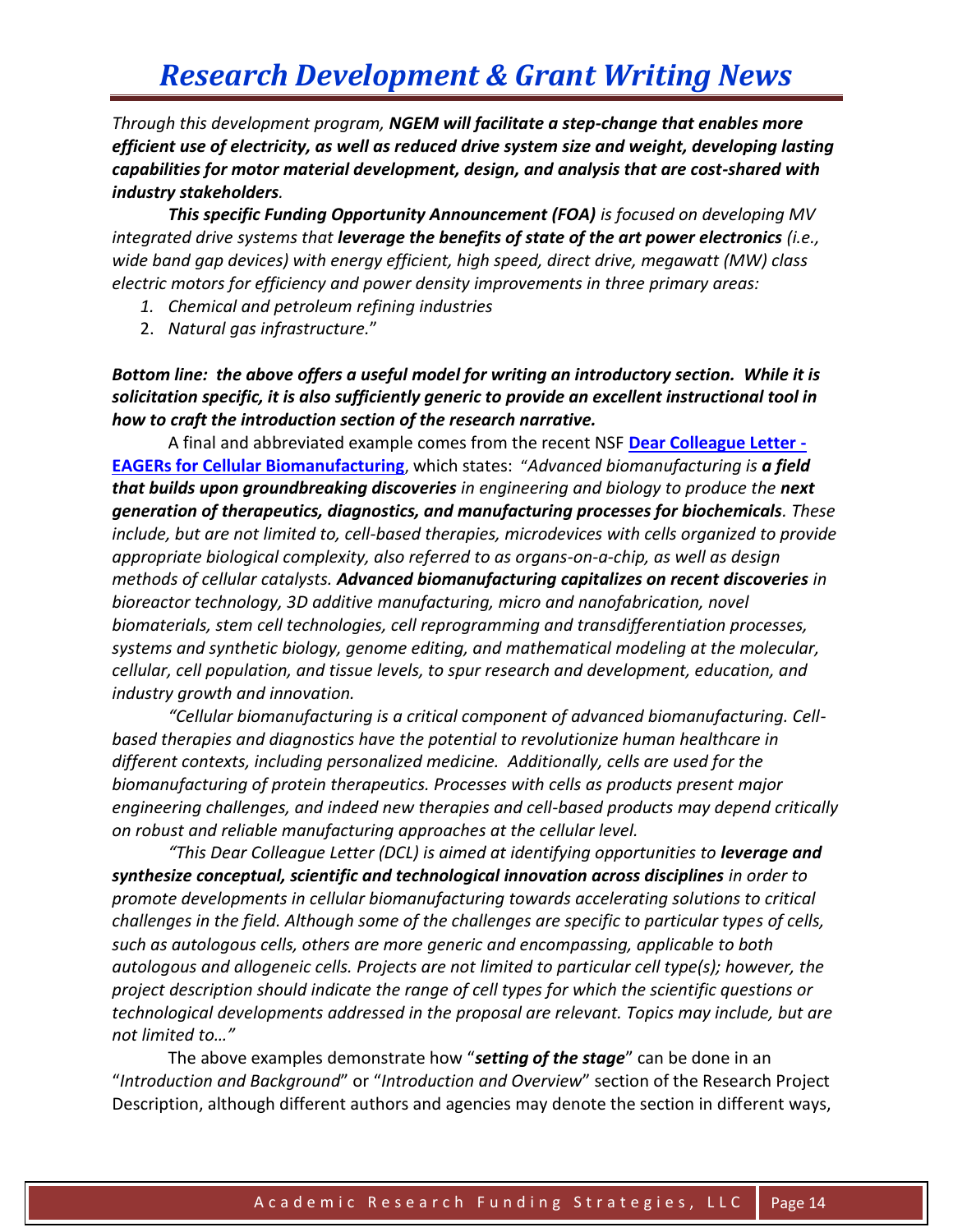depending on preference. But basically it comprises the first section of the research narrative in which you introduce your research by answering the above questions, or similar questions posed in the funding solicitation.

 It is challenging to distill the core significance of your research into a concise, clear, and easily understood description that will convince reviewers and program officers to fund your project over others. However, describing the impact of your research in the context of the field and/or agency mission--at a program level, agency level, and national level--is more challenging yet. This crucial context that illuminates the importance of your research for reviewers and program officers is challenging to write effectively, particularly with respect to achieving a suitable proportion of primary to secondary information and of excessive to minimal information .

 As is the case in all sections of a well-written research narrative, *you must define a hierarchical narrative structure reflecting the relative (weighted) importance and order of the information you choose to provide* reviewers and program officers within the page and section limits of the proposal. Moreover, while the possible information you could present to reviewers is open ended, agency constraints in the form of questions that must be answered will *require significant information triage and culling* to achieve an effective response within the proposal's page limits. This "*what to say and what not to say*" dilemma is the persistent challenge for anyone writing grants. However, it is particularly demanding when writing some variant of the generic "*Introduction and Background*" section of the research narrative.

 Remember, the background section sets the stage for your research idea. *Your research idea is the lead character on this stage* and all other information serves as the illuminating backdrop to your proposed research. Moreover, many center-level grants give the applicant freedom to select core research topic areas, e.g., the NSF Engineering Research Centers or Science and Technology Centers, while other grants, many of those offered by mission agencies, are more focused on addressing a specific agency research objective, such as the currently open Specialty Crops Research Initiative by USDA/NIFA.

In this latter case, all proposals submitted will fall within a more narrow and common research area. In this case, writing the background section presents the additional *challenge of avoiding a statement numbingly similar to those written by other applicants and thereby either annoying or boring the reviewers*. In effect, the more narrow the research objectives of the funding solicitation, the more likely that the background sections of all the proposals will overlap, presenting another challenge to writing a persuasive statement.

 Of course, background sections will be poorly written, among other reasons, when writers resort to generic background information. This, in turn, gives writers the illusion of making narrative progress when, in fact, they are struggling to generate narrative text describing the importance of their research. No one who has written grants will deny that some panic can set in when staring at the initial blank page of a new project narrative. Nor can any author be blamed for beginning a project narrative with text that clearly will be deleted in future drafts but at least gets the narrative started. That said, once the project narrative starts to come to life, it is time to go back and cut and shape the background section to ensure that it does only what it needs to do and not more: to demonstrate the importance of the proposed research to advancing a field described carefully enough to give reviewers a sense of how it compares to current practice and to judge the value-added benefits it brings to the field or agency mission.